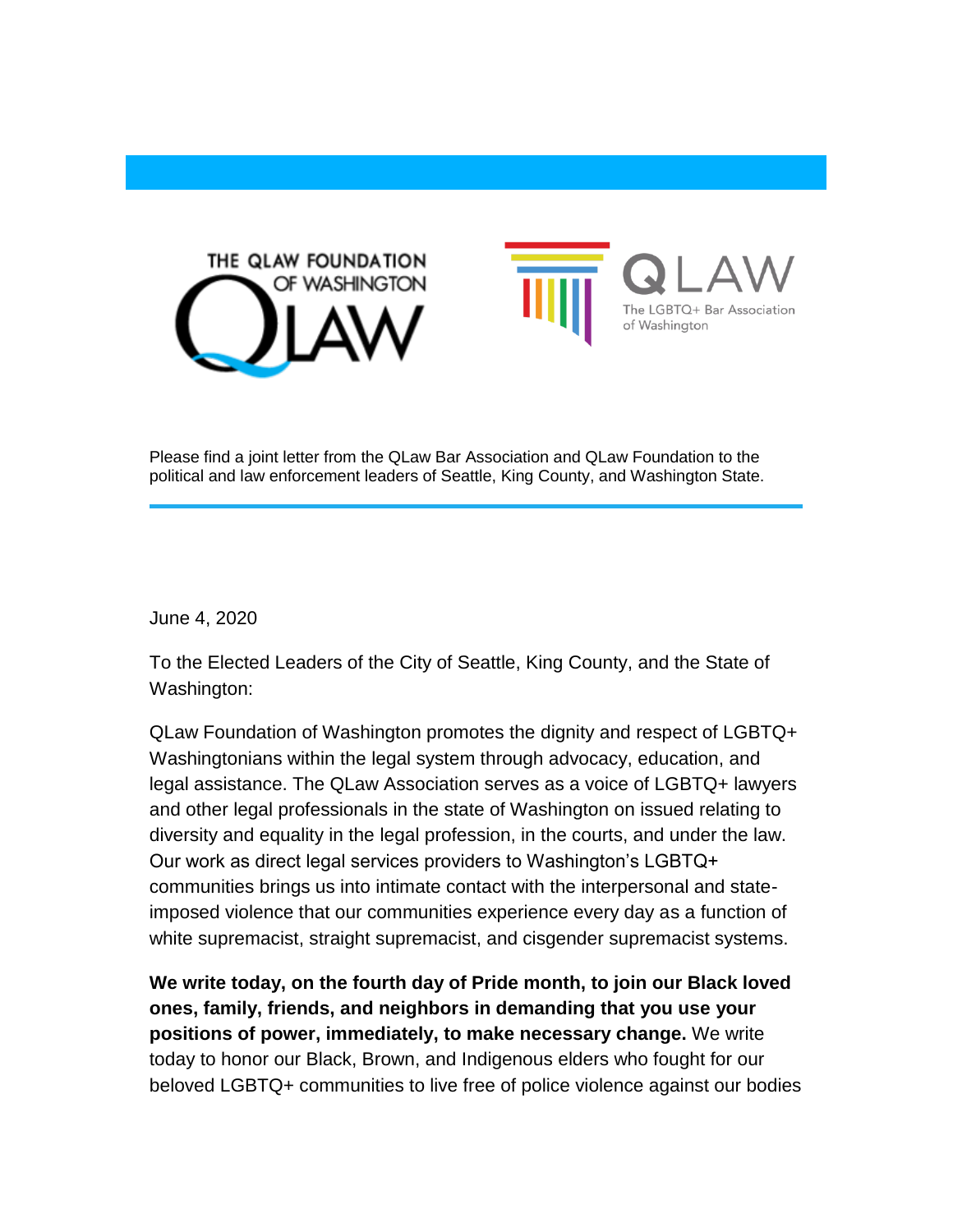and gathering spaces. We write to honor our Black, Brown, and Indigenous elders lost to the racism, homophobia, and transphobia that fueled the AIDS epidemic and which now fuels the spread of COVID-19. We write to honor our Black, Brown, and Indigenous loved ones, our queer and trans communities, who have risen up in protest in the last several days.

**As our elected leaders, as the people charged by our democracy with the responsibility to protect the safety of our communities and equal application of the laws of the United States, the State of Washington, and the City of Seattle, you have failed all of us.** You have allowed Seattle Police Department, Washington State Patrol, and other law enforcement agencies to commit acts of aggression and abject, abhorrent violence against protesters, journalists, youth, elders, with little to no provocation. We could not reiterate every incident we have seen in the last several days if we tried because there are simply too many. We have seen police kneeling on the neck of a person being arrested. We have seen police officers spray gas into a packed-tight crowd at 12th and Pine. We have seen police officers wearing black tape over their badges, obscuring their identities. We have seen police arrest a person, standing alone, playing a trumpet. We have seen police officers instigate violence by grabbing a pink umbrella. We have seen a journalist hit with a projectile. We have seen our LGBTQ+ communities living on Capitol Hill reporting tear gas seeping into their homes, sickening loved ones and our children. We have seen our queer and trans siblings arrested, booked into our jail facilities which inherently disrespect their lived identities and kept there while the courts tasked with protecting their constitutional rights closed.

## **These injustices must stop immediately. You are the people empowered to stop them.**

We stand in solidarity with Black-led movements in making the following demands:

1) Defund the Seattle Police Department by 50%. In a time of economic crisis, we must be diverting every available resource to feeding, housing, and caring for our communities.

2) Immediately direct Seattle Police Department funding to Black, Brown, Indigenous, and LGBTQ-led community health, safety, and economic